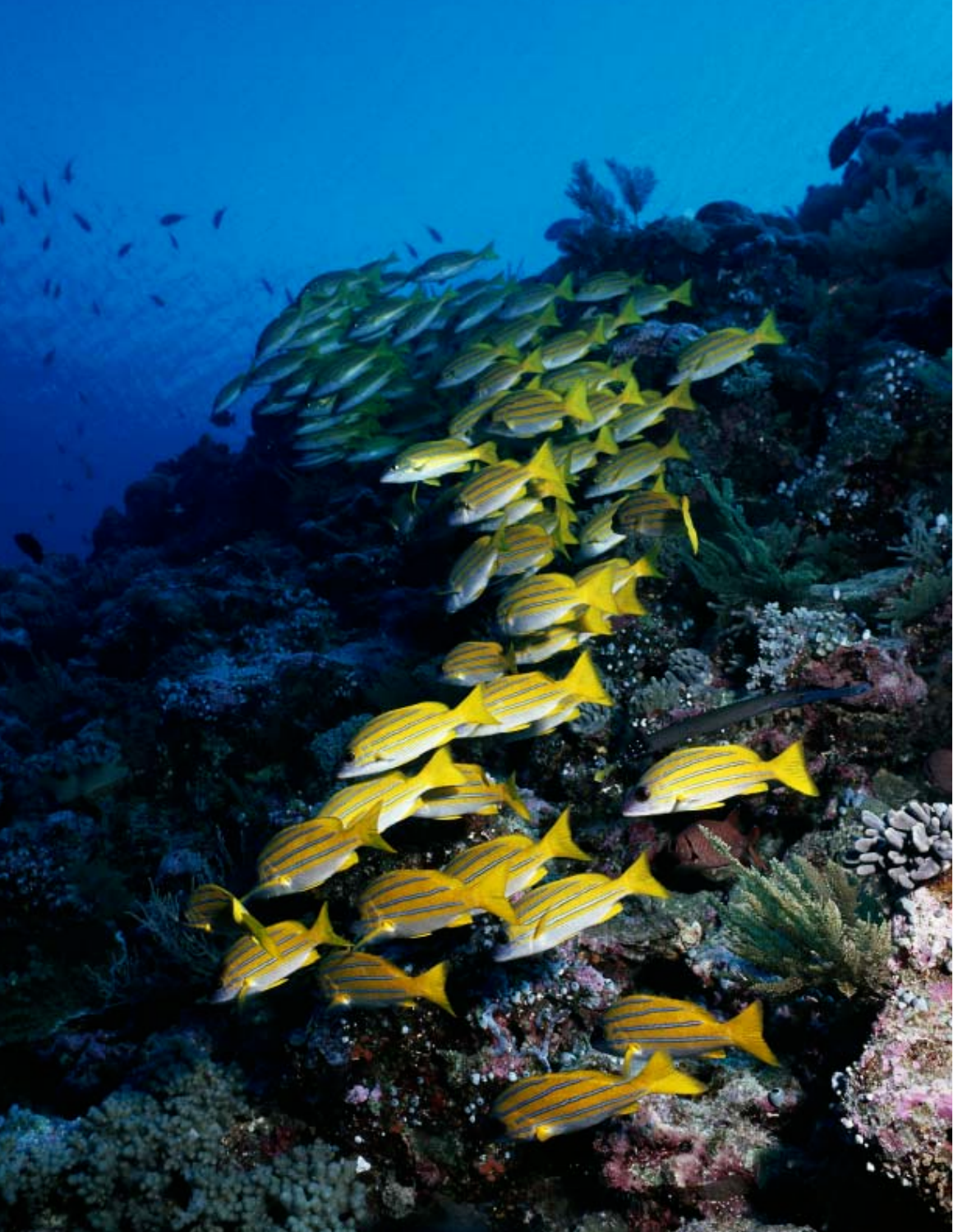## **PART IX**

# MOVING AHEAD: IMPLEMENTING A NEW NATIONAL OCEAN POLICY

| <b>CHAPTER 30</b> |            |
|-------------------|------------|
|                   | .458       |
|                   |            |
| <b>CHAPTER 31</b> |            |
|                   | <b>A72</b> |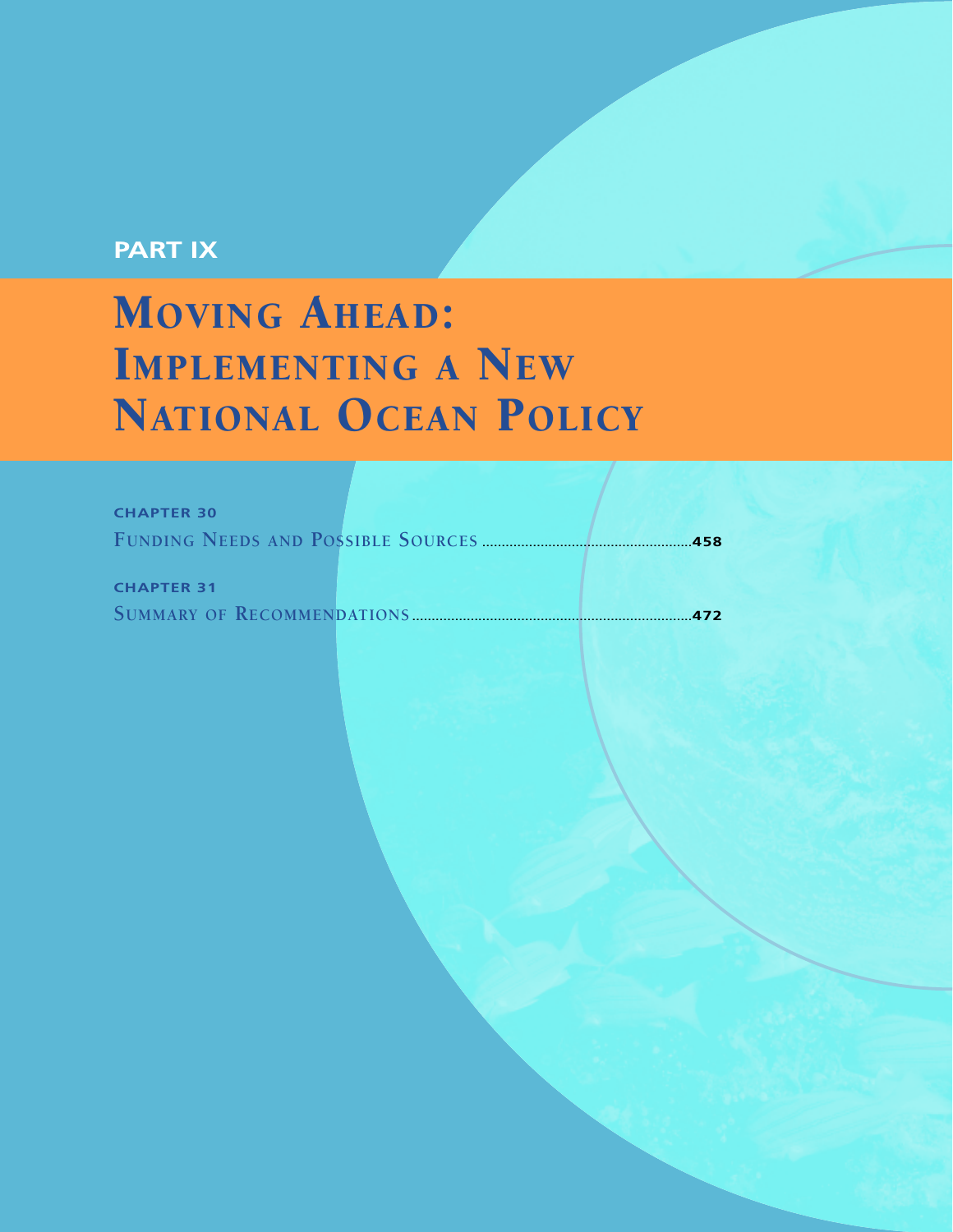## **CHAPTER 30** FUNDING NEEDS AND POSSIBLE SOURCES

Better coordination at all levels of government... decisions based on excellent science and accurate information... an informed and engaged citizenry... these are important components of the U.S. Commission on Ocean Policy's vision of our ocean future. To implement that vision, the Commission proposes many specific recommendations aimed at ensuring that the nation's ocean and coastal resources are healthy and sustainable. Significant change, however, cannot be achieved without commensurate investment. This chapter outlines the costs associated with making improvements to our ocean policy. It also presents a proposal for meeting those costs through the establishment of a new Ocean Policy Trust Fund. Monies for the Trust Fund would be generated through resource rents from certain approved uses in federal waters, including outer Continental Shelf oil and gas revenues that are not currently committed to other purposes. The Trust Fund would help support the new responsibilities placed on federal, state, territorial, tribal, and local governments, and, thus, avoid the imposition of unfunded mandates.

## **Investing in Change**

This report outlines a series of ambitious proposals for improving the use and protection of the nation's oceans and coasts. But meaningful change requires meaningful investments. In the case of the ocean, such investments are easy to justify. As explained in Chapter 1, more than one trillion dollars, or one-tenth of the nation's annual gross domestic product is generated each year within communities immediately adjacent to the coast. By including the economic contributions from all coastal watershed counties, that number jumps to around five trillion dollars, or fully one-half of our nation's economy. Equally important, the oceans and coasts contribute in immeasurable ways to the health and well-being of the nation and the world. Both the direct economic benefits of the sea and its less quantifiable contributions are threatened by continued degradation of ocean and coastal environments and resources.

Government agencies will not be able to take on additional responsibilities in implementing a comprehensive national ocean policy without improved tools and resources. Again and again, recommendations in this report call for actions to improve ocean and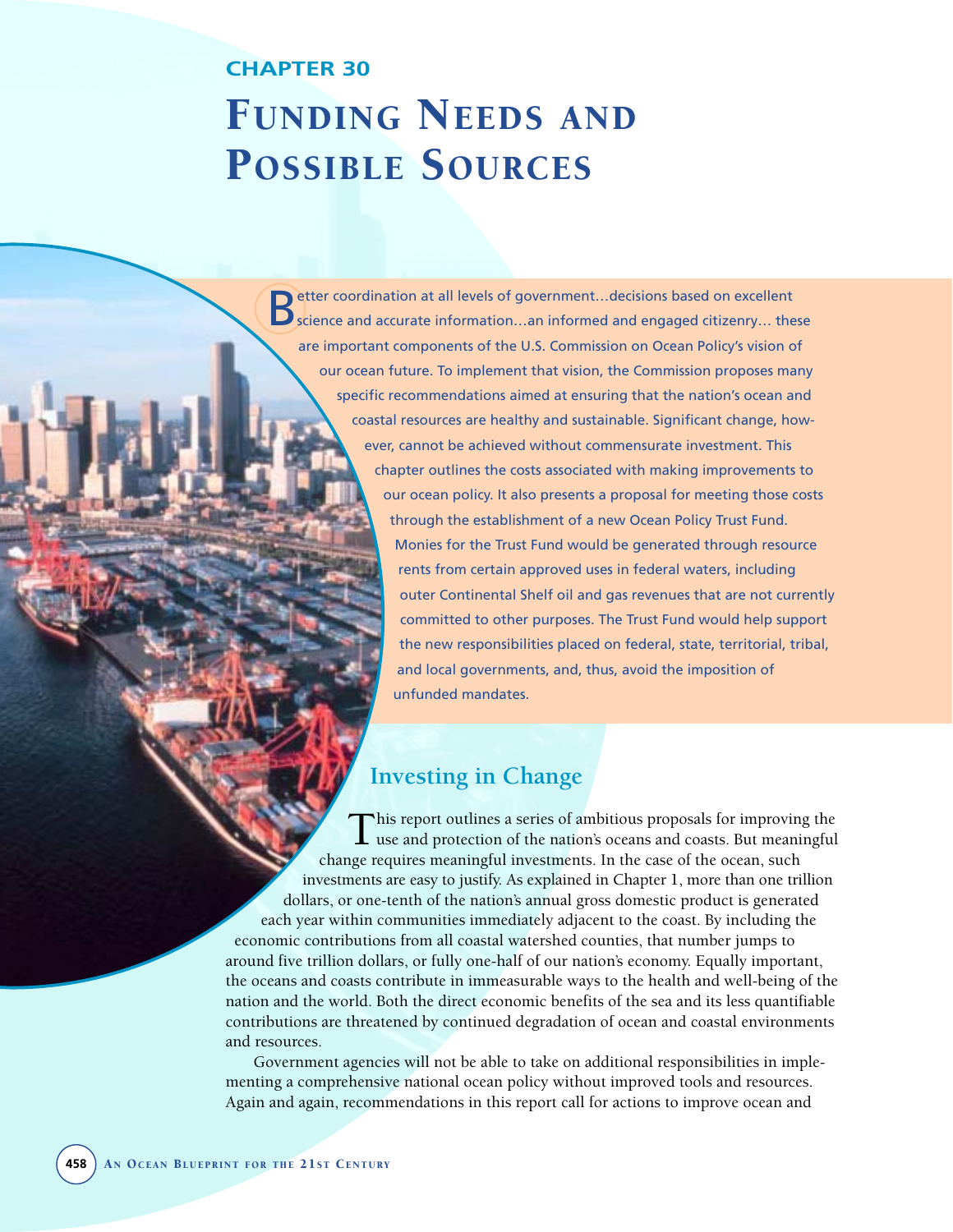coastal management: "NOAA should strengthen the Coastal Zone Management Program," "EPA should tighten pollution controls," "The U.S. Army Corps of Engineers should integrate individual dredging projects into regional ecosystem plans," and "State and local governments should achieve better regional coordination." Implicit in each of these recommendations is a requirement for Congress and the Administration to offer the support and resources needed to achieve the stated goals.

Recognizing this reality, the U.S. Commission on Ocean Policy pledged from its inception to be clear about any new costs associated with its recommendations. This chapter fulfills that promise by estimating the additional federal expenses that would arise if all the recommendations in this report were adopted. Mindful of intense budgetary pressures at all levels of government, and sensitive to the hardship associated with unfunded federal mandates, the Commission also set out to identify appropriate sources of revenue to cover the costs of its recommendations through a logical, responsible funding strategy. The sections below summarize the nature and magnitude of the costs associated with the Commission's recommendations. This summary is followed by a discussion of the Commission's proposal for an Ocean Policy Trust Fund to assist governments at all levels in carrying out the recommendations contained in this report.

## **Acknowledging the Cost of Taking Action**

Although there is a considerable level of uncertainty in these estimates, the total additional cost to the federal government of implementing the recommendations found throughout this report is approximately \$1.5 billion in the first year, rising to roughly \$3.9 billion per year after full implementation. A chapter-by-chapter summary of costs is shown in Table 30.1, with a more detailed itemization of the cost of each recommendation presented in Appendix G.

The cost estimates discussed in this chapter were derived from a number of sources. For some recommendations, such as implementation of the Integrated Ocean Observing System (IOOS, Chapter 26), outside groups have already put considerable effort into planning and budgeting and their estimates have been used, with appropriate adjustments. In other cases, such as creation of the Office of Ocean Policy (Chapter 4) or the Ocean.ED office (Chapter 8), standard formulas were applied to compute approximate staff salaries and related costs. Where the expansion of an existing activity is recommended, such as the Coastal Zone Management Program (Chapter 9), actual appropriations from recent years were adjusted upward in proportion to the level of additional effort needed. For entirely new activities, such as the regional ecosystem assessments recommended in Chapter 5, costs were extrapolated based on comparable activities in other agencies. Finally, there were many cases where some combination of the methods described above was used, in addition to consultation with knowledgeable budget and technical experts, and employment of the Commission's best professional judgment. The numbers presented in this chapter are by no means definitive or authoritative, but the Commission believes they will be helpful in setting the stage for ongoing discussions.

It is critical to note that all the cost estimates in this chapter are for *new* or *additional* funding needs. In most cases, these amounts should be added to existing appropriations. For example, the cost of doubling ocean research funding, as recommended in Chapter 25, is shown as \$650 million in Table 30.1. This amount must be added to the \$650 million currently being spent in this area, for a total of \$1.3 billion.

The cost estimates in Table 30.1 also include many different types of expenses, such as: funding for new or expanded federal programs (to cover personnel, travel, and administrative costs); grant and fellowship funds to be distributed through reviewed proposaldriven processes; and direct grants to coastal states to carry out their ocean and coastal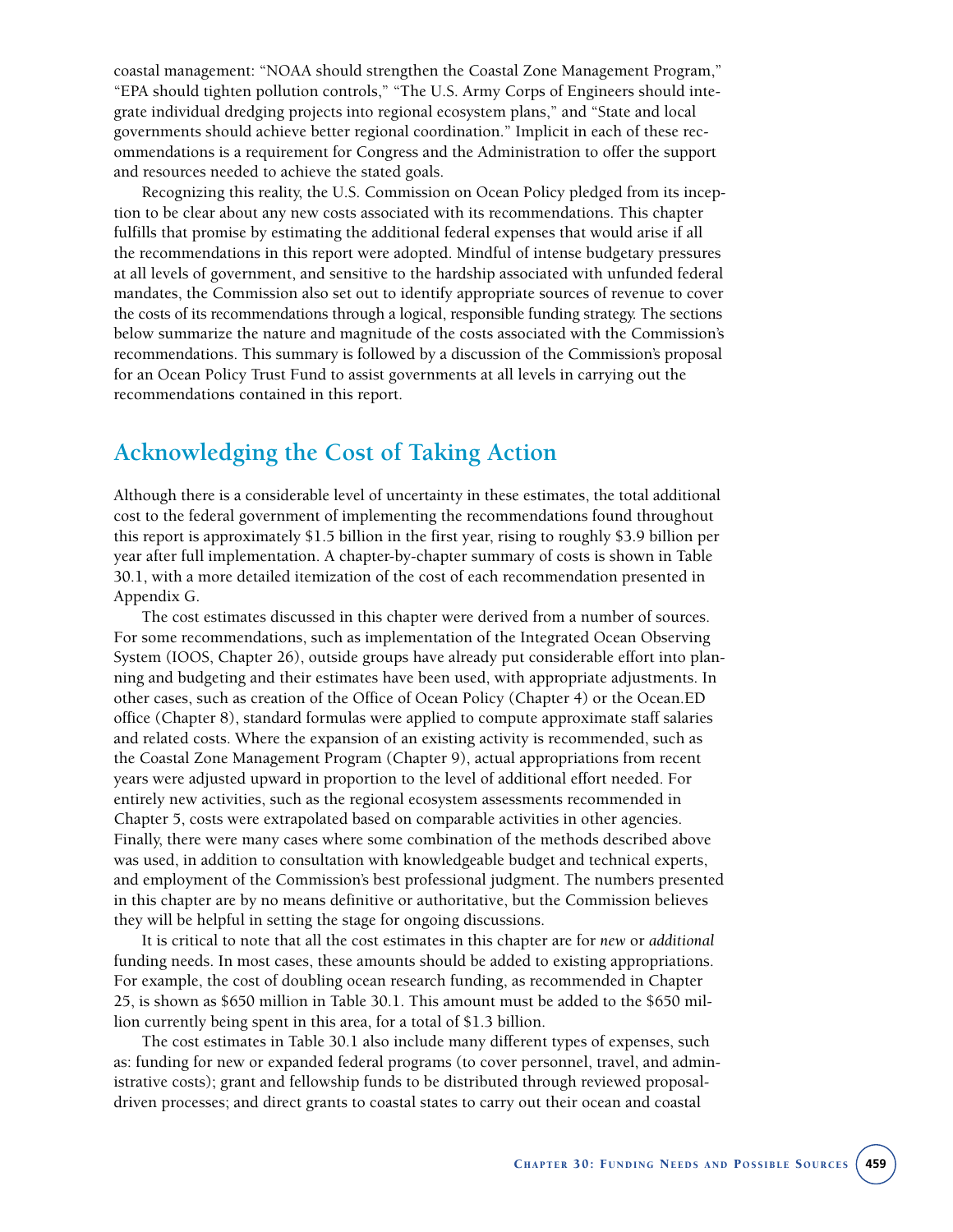#### **Table 30.1 Summary of Costs Associated with Recommendations of the U.S. Commission on Ocean Policy**

Listed below are the estimated new costs, in millions of dollars, for implementing the recommendations in each chapter of this report. Subcategories highlight costs in certain thematic areas which may include more than one recommendation. A square in the last column indicates that some relevant costs are not included. Further explanation can be found in the text of this chapter or in Appendix G.

|                                                                         |          | <b>First Year Cost</b><br>(millions of dollars) |          | <b>Ongoing</b><br><b>Annual Cost</b><br>(millions of dollars) | <b>Some costs</b><br>in other<br>chapters | <b>Some</b><br>costs not<br>shown |
|-------------------------------------------------------------------------|----------|-------------------------------------------------|----------|---------------------------------------------------------------|-------------------------------------------|-----------------------------------|
| <b>Chapter 1: Recognizing Ocean Assets and Challenges</b>               |          |                                                 |          |                                                               |                                           |                                   |
| no recommendations                                                      |          | N/A                                             |          | N/A                                                           |                                           |                                   |
| Chapter 2: Understanding the Past to Shape a New National Ocean Policy  |          |                                                 |          |                                                               |                                           |                                   |
| no recommendations                                                      |          | N/A                                             |          | N/A                                                           |                                           |                                   |
| <b>Chapter 3: Setting the Nation's Sights</b>                           |          |                                                 |          |                                                               |                                           |                                   |
| no recommendations                                                      |          | N/A                                             |          | N/A                                                           |                                           |                                   |
| <b>Chapter 4: Enhancing Ocean Leadership and Coordination</b>           |          |                                                 |          |                                                               |                                           |                                   |
| <b>Chapter Total</b>                                                    | \$       | 1.062                                           | \$       | 2.124                                                         |                                           |                                   |
| <b>Chapter 5: Advancing a Regional Approach</b>                         |          |                                                 |          |                                                               |                                           |                                   |
| <b>Chapter Total</b>                                                    | \$       | 12.750                                          | \$       | 48.750                                                        |                                           |                                   |
| Regional ocean councils                                                 | \$       | 3.000                                           | \$       | 12.000                                                        |                                           |                                   |
| Regional ocean information programs                                     | \$       | 9.000                                           | \$       | 36.000                                                        |                                           |                                   |
| Regional ecosystem assessments                                          | \$       | 0.750                                           | \$       | 0.750                                                         |                                           |                                   |
| <b>Chapter 6: Coordinating Management in Federal Waters</b>             |          |                                                 |          |                                                               |                                           |                                   |
| <b>Chapter Total</b>                                                    | \$       | 6.900                                           | \$       | 21.800                                                        |                                           |                                   |
| Development of an offshore management regime                            | \$       | 0.900                                           | \$       | 1.800                                                         |                                           |                                   |
| Design and implementation of marine protected areas                     | \$       | 6.000                                           | \$       | 20,000                                                        |                                           |                                   |
| <b>Chapter 7: Strengthening the Federal Agency Structure</b>            |          |                                                 |          |                                                               |                                           |                                   |
| <b>Chapter Total</b>                                                    | \$       |                                                 | \$       |                                                               |                                           |                                   |
| <b>Chapter 8: Promoting Lifelong Ocean Education</b>                    |          |                                                 |          |                                                               |                                           |                                   |
| <b>Chapter Total</b>                                                    | \$       | 25.150                                          | \$       | 136.370                                                       | Ch. 25                                    |                                   |
| Support for K-12 efforts                                                | \$       | 11.500                                          | \$       | 16.040                                                        |                                           |                                   |
| Expansion of the COSEE program                                          | \$       |                                                 | \$       | 29.100                                                        |                                           |                                   |
| Support for undergraduate, graduate, and                                |          |                                                 |          |                                                               |                                           |                                   |
| post-doctoral students                                                  | \$       | 1.000                                           | \$<br>\$ | 46.000<br>3.930                                               |                                           |                                   |
| Increasing diversity in ocean fields                                    | \$       |                                                 |          |                                                               |                                           |                                   |
| Community education and outreach<br>Other measures                      | \$<br>\$ | 1.250<br>11.400                                 | \$<br>\$ | 12.500<br>28.800                                              |                                           |                                   |
| <b>Chapter 9: Managing Coasts and Their Watersheds</b>                  |          |                                                 |          |                                                               |                                           |                                   |
| <b>Chapter Total</b>                                                    | \$       | 55.000                                          | \$       | 155.000                                                       |                                           |                                   |
| Strengthening the CZMA program                                          | \$       | 35,000                                          | \$       | 95.000                                                        |                                           |                                   |
| Support for watershed initiatives                                       | \$       | 20.000                                          | \$       | 60.000                                                        |                                           |                                   |
| <b>Chapter 10: Guarding People and Property Against Natural Hazards</b> |          |                                                 |          |                                                               |                                           |                                   |
| <b>Chapter Total</b>                                                    | \$       | 2.500                                           | \$       | 10.000                                                        |                                           | ш                                 |
| <b>Chapter 11: Conserving and Restoring Coastal Habitat</b>             |          |                                                 |          |                                                               |                                           |                                   |
| <b>Chapter Total</b>                                                    | \$       | 40.000                                          | \$       | 75.000                                                        |                                           | ш                                 |
| <b>Chapter 12: Managing Sediment and Shorelines</b>                     |          |                                                 |          |                                                               |                                           |                                   |
| <b>Chapter Total</b>                                                    | \$       | 12.500                                          | \$       | 72.500                                                        | Ch. 15, 25                                | <b>COL</b>                        |
| <b>Chapter 13: Supporting Marine Commerce and Transportation</b>        |          |                                                 |          |                                                               |                                           |                                   |
| <b>Chapter Total</b>                                                    | \$       | 1.500                                           |          | -                                                             |                                           | <b>COL</b>                        |
|                                                                         |          |                                                 |          |                                                               |                                           |                                   |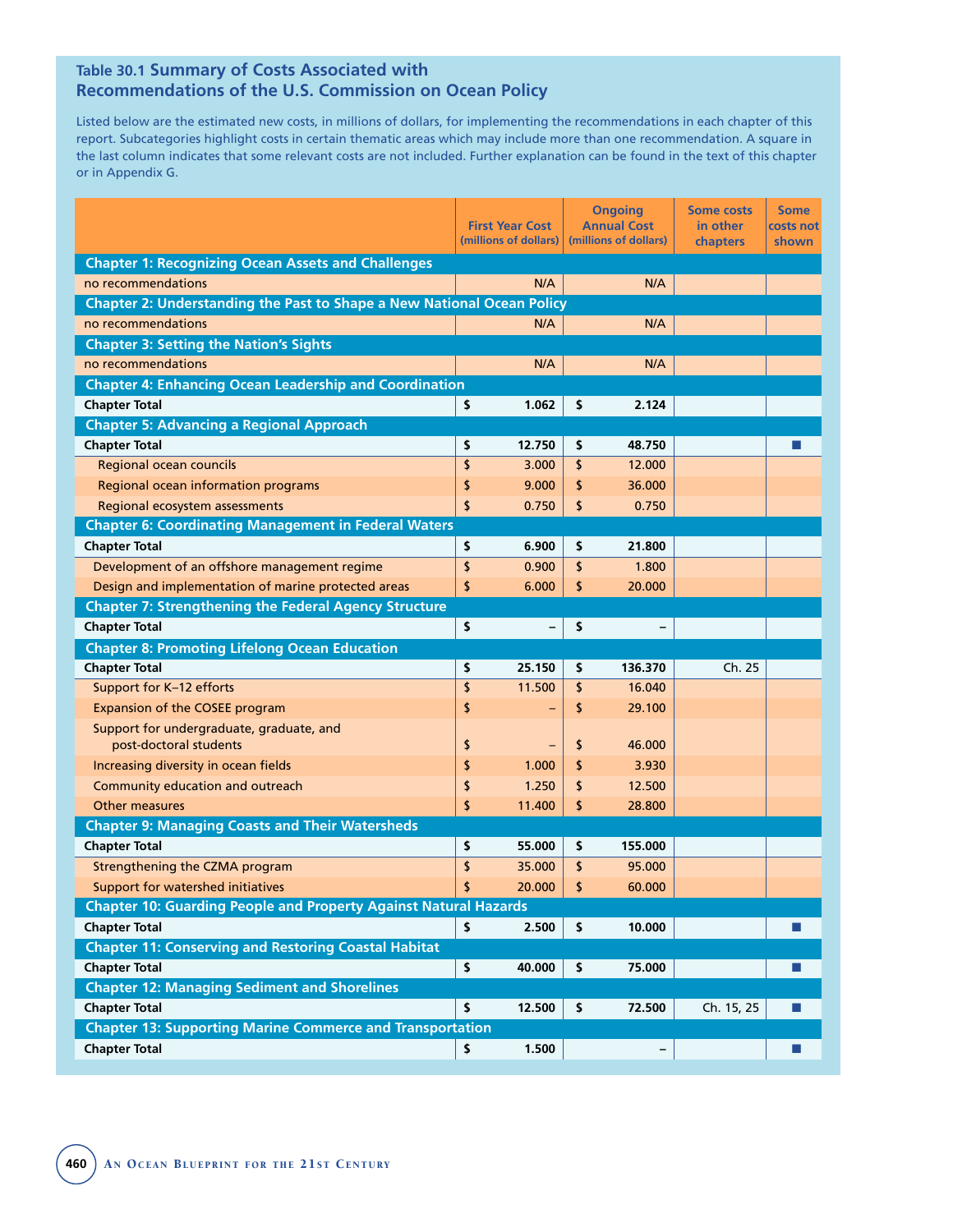#### **Table 30.1 (continued) Summary of Costs Associated with Recommendations of the U.S. Commission on Ocean Policy**

|                                                                                     |    |                                                 | <b>Ongoing</b> |                                             | <b>Some costs</b>    | <b>Some</b>        |
|-------------------------------------------------------------------------------------|----|-------------------------------------------------|----------------|---------------------------------------------|----------------------|--------------------|
|                                                                                     |    | <b>First Year Cost</b><br>(millions of dollars) |                | <b>Annual Cost</b><br>(millions of dollars) | in other<br>chapters | costs not<br>shown |
|                                                                                     |    |                                                 |                |                                             |                      |                    |
| <b>Chapter 14: Addressing Coastal Water Pollution</b>                               |    |                                                 |                |                                             |                      |                    |
| <b>Chapter Total</b>                                                                | \$ | 11.000                                          | \$             | 53.900                                      | Ch. 25               | ш                  |
| <b>Addressing point sources</b>                                                     | \$ | 2.000                                           | \$             | 8.500                                       | Ch. 25               | П                  |
| Addressing nonpoint sources                                                         | \$ | 5.000                                           | \$             | 29.800                                      | Ch. 25               | П                  |
| Addressing atmospheric deposition                                                   | \$ | 4.000                                           | \$             | 15.600                                      |                      |                    |
| <b>Chapter 15: Creating a National Monitoring Network</b>                           |    |                                                 |                |                                             |                      |                    |
| <b>Chapter Total</b>                                                                | \$ | 10.000                                          | \$             | 60.000                                      | Ch. 27               |                    |
| <b>Chapter 16: Limiting Vessel Pollution and Improving Vessel Safety</b>            |    |                                                 |                |                                             |                      |                    |
| <b>Chapter Total</b>                                                                | \$ | 40.000                                          | \$             | 88.000                                      | Ch. 25               | <b>COL</b>         |
| <b>Chapter 17: Preventing the Spread of Invasive Species</b>                        |    |                                                 |                |                                             |                      |                    |
| <b>Chapter Total</b>                                                                | \$ | 31.500                                          | \$             | 50.000                                      | Ch. 8, 15, 25        | п                  |
| <b>Chapter 18: Reducing Marine Debris</b>                                           |    |                                                 |                |                                             |                      |                    |
| <b>Chapter Total</b>                                                                | \$ | 2.000                                           | \$             | 5.000                                       |                      |                    |
| <b>Chapter 19: Achieving Sustainable Fisheries</b>                                  |    |                                                 |                |                                             |                      |                    |
| <b>Chapter Total</b>                                                                | \$ | 28.950                                          | \$             | 87.850                                      | Ch. 25               |                    |
| Improvements to Fishery Councils, Commissions, and SSCs                             | \$ | 7.650                                           | \$             | 16.550                                      |                      |                    |
| Enhanced cooperative research                                                       | \$ | 3.000                                           | \$             | 10.000                                      |                      |                    |
| Improved fisheries enforcement                                                      | \$ | 6.300                                           | \$             | 12.300                                      |                      |                    |
| Designation of essential fish habitat                                               | \$ | 5.000                                           | \$             | 15.000                                      | Ch. 25               |                    |
| <b>Bycatch reduction</b>                                                            | \$ | 5.000                                           | \$             | 30.000                                      |                      |                    |
| <b>Other measures</b>                                                               |    | 2.000                                           | \$             | 4.000                                       |                      |                    |
| <b>Chapter 20: Protecting Marine Mammals and Endangered Marine Species</b>          |    |                                                 |                |                                             |                      |                    |
| <b>Chapter Total</b>                                                                | \$ | 7.000                                           | \$             | 16.000                                      | Ch. 25               |                    |
| <b>Chapter 21: Preserving Coral Reefs and Other Coral Communities</b>               |    |                                                 |                |                                             |                      |                    |
| <b>Chapter Total</b>                                                                | \$ | 7.200                                           | \$             | 25.200                                      | Ch. 25               |                    |
| <b>Chapter 22: Setting a Course for Sustainable Marine Aquaculture</b>              |    |                                                 |                |                                             |                      |                    |
| <b>Chapter Total</b>                                                                | \$ | 3.000                                           | \$             | 7.000                                       | Ch. 25               |                    |
| <b>Chapter 23: Connecting the Oceans and Human Health</b>                           |    |                                                 |                |                                             |                      |                    |
| <b>Chapter Total</b>                                                                | \$ | 2.000                                           | \$             | 10.000                                      | Ch. 14, 15, 25       |                    |
| Expand O&HH research initiative                                                     | \$ |                                                 | \$             |                                             | Ch. 25               |                    |
| Improve seafood safety and coastal water quality                                    |    | 2.000                                           | \$             | 10.000                                      | Ch. 14,15            |                    |
| <b>Chapter 24: Managing Offshore Energy and Other Mineral Resources</b>             |    |                                                 |                |                                             |                      |                    |
| <b>Chapter Total</b>                                                                | \$ | 1.900                                           | \$             | 8.800                                       | Ch. 25               |                    |
| Offshore renewable energy                                                           | \$ | 0.900                                           | \$             | 1.800                                       |                      |                    |
| Offshore non-energy mineral resources                                               | \$ | 1.000                                           | \$             | 7.000                                       |                      |                    |
| <b>Chapter 25: Creating a National Strategy for Increasing Scientific Knowledge</b> |    |                                                 |                |                                             |                      |                    |
| <b>Chapter Total</b>                                                                | \$ | 280.000                                         | \$             | 960.000                                     | Ch. 27               |                    |
| Doubling of basic and applied ocean research investments                            | \$ | 200.000                                         | \$             | 650.000                                     |                      |                    |
| Ocean exploration initiative                                                        | \$ | 30.000                                          | \$             | 110.000                                     | Ch. 27               |                    |
| Comprehensive national coastal and ocean maps<br>and charts                         | \$ | 50.000                                          | \$             | 200.000                                     |                      |                    |
| <b>Chapter 26: Achieving a Sustained, Integrated Ocean Observing System</b>         |    |                                                 |                |                                             |                      |                    |
| <b>Chapter Total</b>                                                                | \$ | 231.000                                         | \$             | 753.000                                     |                      |                    |
|                                                                                     |    |                                                 |                |                                             |                      |                    |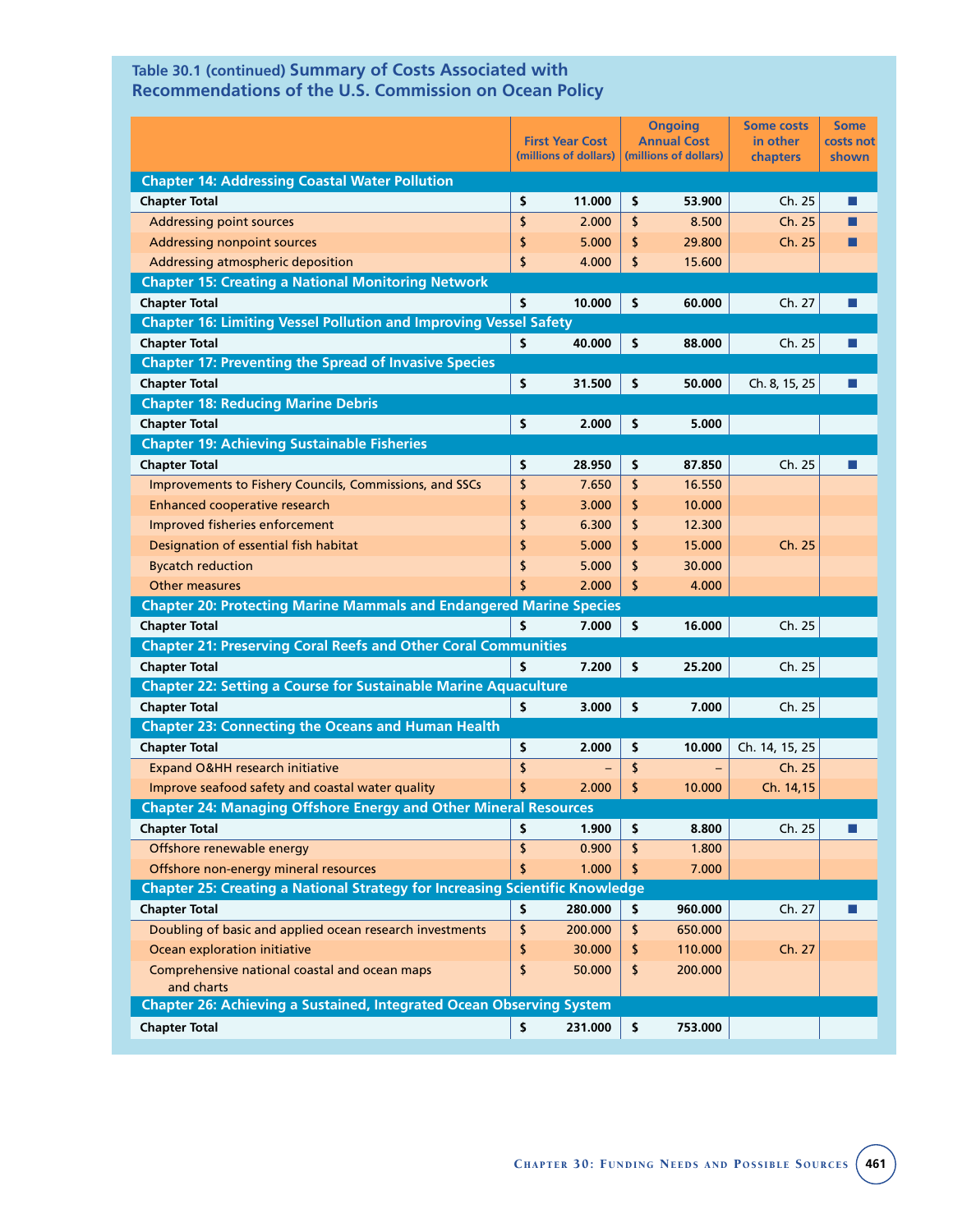#### **Table 30.1 (continued) Summary of Costs Associated with Recommendations of the U.S. Commission on Ocean Policy**

|                                                                              | <b>First Year Cost</b><br>(millions of dollars) |           | <b>Ongoing</b><br><b>Annual Cost</b><br>(millions of dollars) |           | <b>Some costs</b><br>in other<br>chapters | <b>Some</b><br>costs not<br>shown |  |  |  |
|------------------------------------------------------------------------------|-------------------------------------------------|-----------|---------------------------------------------------------------|-----------|-------------------------------------------|-----------------------------------|--|--|--|
| <b>Chapter 27: Enhancing Ocean Infrastructure and Technology Development</b> |                                                 |           |                                                               |           |                                           |                                   |  |  |  |
| <b>Chapter Total</b>                                                         | s                                               | 205.900   | \$                                                            | 191.800   |                                           |                                   |  |  |  |
| Science infrastructure                                                       | \$                                              | 200.000   | \$                                                            | 150,000   |                                           |                                   |  |  |  |
| Other ocean-related infrastructure                                           |                                                 |           |                                                               |           |                                           |                                   |  |  |  |
| Technology development and implementation                                    | \$                                              | 5.900     | \$                                                            | 41.800    |                                           |                                   |  |  |  |
| <b>Chapter 28: Modernizing Ocean Data and Information Systems</b>            |                                                 |           |                                                               |           |                                           |                                   |  |  |  |
| <b>Chapter Total</b>                                                         | \$                                              | 14.000    | \$                                                            | 24,000    |                                           |                                   |  |  |  |
| <b>Chapter 29: Advancing International Ocean Science and Policy</b>          |                                                 |           |                                                               |           |                                           |                                   |  |  |  |
| <b>Chapter Total</b>                                                         | \$                                              | 3.260     | \$                                                            | 7.850     | Ch. 25                                    |                                   |  |  |  |
| State Department science capacity and support                                | \$                                              | 1.260     | \$                                                            | 2.850     |                                           |                                   |  |  |  |
| International capacity building                                              | S                                               | 2.000     | \$                                                            | 5.000     | Ch. 25                                    |                                   |  |  |  |
| <b>Chapter 30: Funding Needs and Possible Sources</b>                        |                                                 |           |                                                               |           |                                           |                                   |  |  |  |
| <b>Chapter Total</b>                                                         | \$                                              | 500.000   | \$                                                            | 1,000.000 |                                           |                                   |  |  |  |
| Support for additional state, territorial, and<br>tribal responsibilities    | \$                                              | 500.000   | \$                                                            | 1,000.000 |                                           |                                   |  |  |  |
| <b>GRAND TOTAL</b>                                                           |                                                 | 1,536.072 | \$                                                            | 3,869.944 |                                           |                                   |  |  |  |

responsibilities. (Throughout this chapter we use the term *coastal states* to include states bordering any ocean or the Great Lakes, all U.S. territories, and federally-recognized tribes with coastal resource treaty rights.) The different types of costs are not distinguished in the table. Moreover, costs borne directly by nonfederal entities, including state and local governments, private companies, and individuals, are not included, although in some cases they may be substantial. The importance of state-level action is discussed further below, with a recommendation for additional federal assistance in carrying out these responsibilities.

Some costs in Table 30.1 are associated with recommendations for distinct, highvisibility projects, such as the IOOS, the national monitoring network, or new ships and other infrastructure. Others costs are linked to recommendations for large, exciting new programs, like the Oceans and Human Health Initiative, or a new program of global ocean exploration. It can be tempting for policy makers to focus on these big-ticket items, but doing so exclusively would not serve the cause of improving ocean and coastal vitality. Most of the problems identified throughout this report are linked to human activities and the cumulative impacts of those activities on ocean and coastal resources. As a result, the solutions generally involve improvements to the management of human activities. Overall, the majority of the costs presented in this chapter are not connected with large, visible new projects, but with less tangible—but equally important—everyday improvements in existing programs to manage ocean and coastal resources.

#### **Deferred Costs**

The costs for a number of recommendations could not be assessed at this time and they are noted as "TBD" in Appendix G. Often, this is because the Commission's recommendation calls for the National Ocean Council or certain federal agencies to study an issue and develop more detailed plans and strategies for addressing it. Until such plans are in place, the scope of needed action is not known, although implementation of the proposed plans is likely to have significant costs. For example, the cost of achieving better regional coor-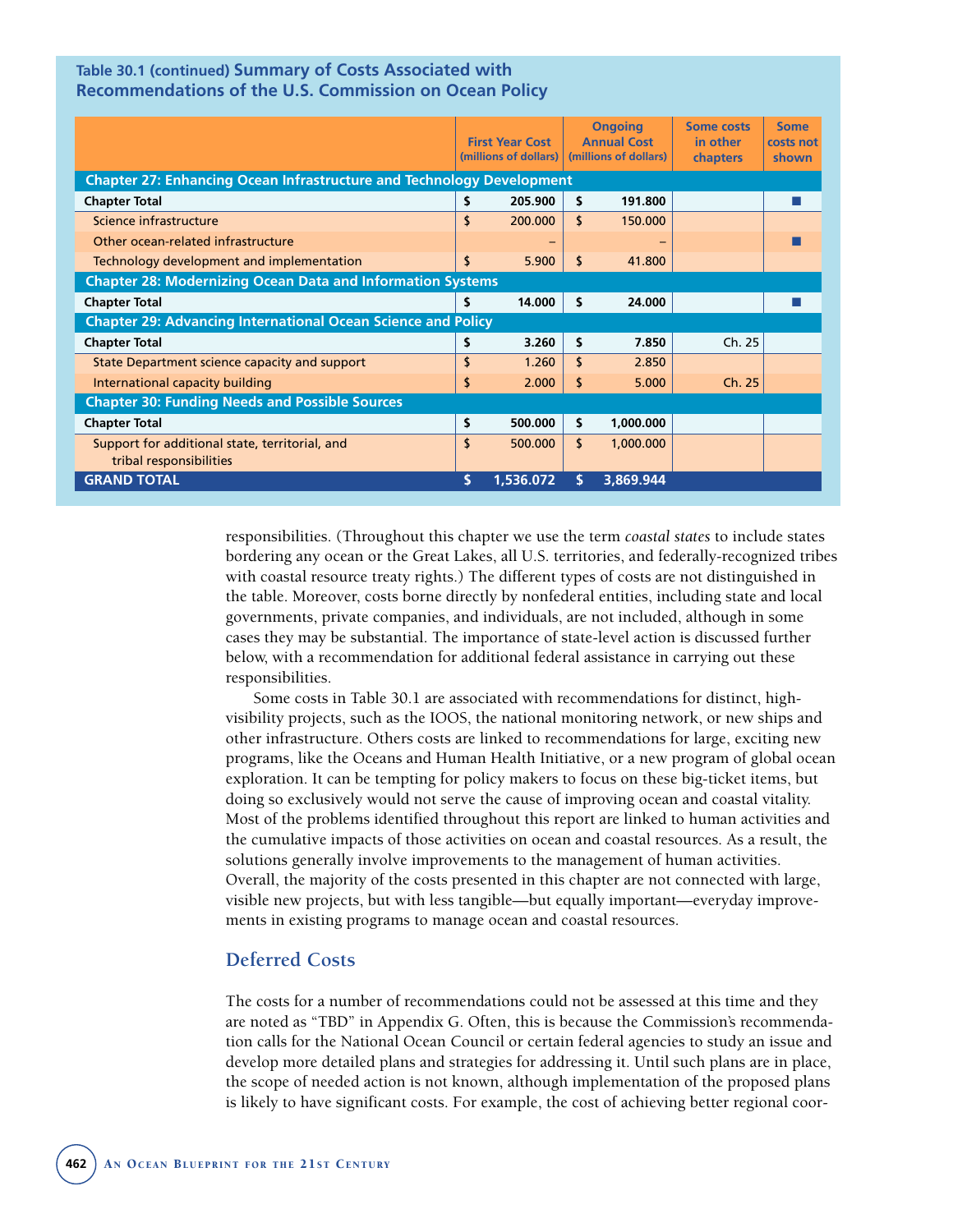dination among federal agencies (Recommendation 5–2) will depend on the mechanisms adopted and can only be determined after the National Ocean Council and its member agencies develop a plan for such coordination.

#### **Costs Beyond the Scope of the Commission's Report**

There are many other important activities, with significant implications for oceans and coasts, whose costs, even if known, are not included in the totals provided. Examples include:

- Nationwide upgrading of wastewater and drinking water infrastructure.
- Ongoing flagship projects such as restoration of the Florida Everglades, the Chesapeake Bay, coastal Louisiana, or San Francisco Bay.
- Nationwide water monitoring (Table 30.1 includes only monitoring costs within coastal watersheds and coastal waters).
- Planning and implementation of a national system of intermodal freight transportation.
- The National Science Foundation's Ocean Observatories Initiative.
- Reestablishment of a Congressional Office of Technology Assessment.
- Maintenance and improvements to federal offices, laboratories, and other facilities.<br>• The costs of renewing the U.S. Coast Guard fleet. implementing Maritime Domain
- The costs of renewing the U.S. Coast Guard fleet, implementing Maritime Domain Awareness, and other broad ocean safety and enforcement needs.

These are all major projects with national implications and large price tags whose importance extends far beyond the scope of this Commission and whose costs have not been included in our totals and are not expected to be covered by the Ocean Policy Trust Fund. In many cases, plans are already in place to implement, and often to fund, such projects.

## **Itemizing Major Funding Areas**

With over 200 recommendations spanning dozens of issue areas, it is impossible to single out "the most important." What's more, it is not meaningful or productive to attempt to compare the importance of protecting coral reefs to the value of better education, or the benefits of improved land-use decisions to those of more thorough stream monitoring. Instead, the following sections highlight a few major themes from the report—governance, education, and science—and discuss some of the costs involved in implementing the Commission's vision in these areas and others.

#### **The National Ocean Policy Framework**

The centerpiece of the Commission's recommendations is the National Ocean Policy Framework, described in Chapters 4–7. Chapter 4 calls for the immediate establishment of a National Ocean Council (NOC) in the Executive Office of the President to provide visible leadership, improve coordination of ocean and coastal management, and help move toward an ecosystem-based management approach. The NOC would be chaired by an Assistant to the President, advised by a nonfederal President's Council of Advisors on Ocean Policy, and supported by a small Office of Ocean Policy. Because they are not operational in nature and will not be responsible for implementing new programs, the cost of establishing these entities will be modest, approximately \$1 million in the first year, and \$2 million per year thereafter.

The recommendations in Chapter 5 concerning the need for regional ocean councils, improved regional coordination of federal agencies, better regional information, and periodic regional ecosystem assessments call for substantial state-level involvement, but will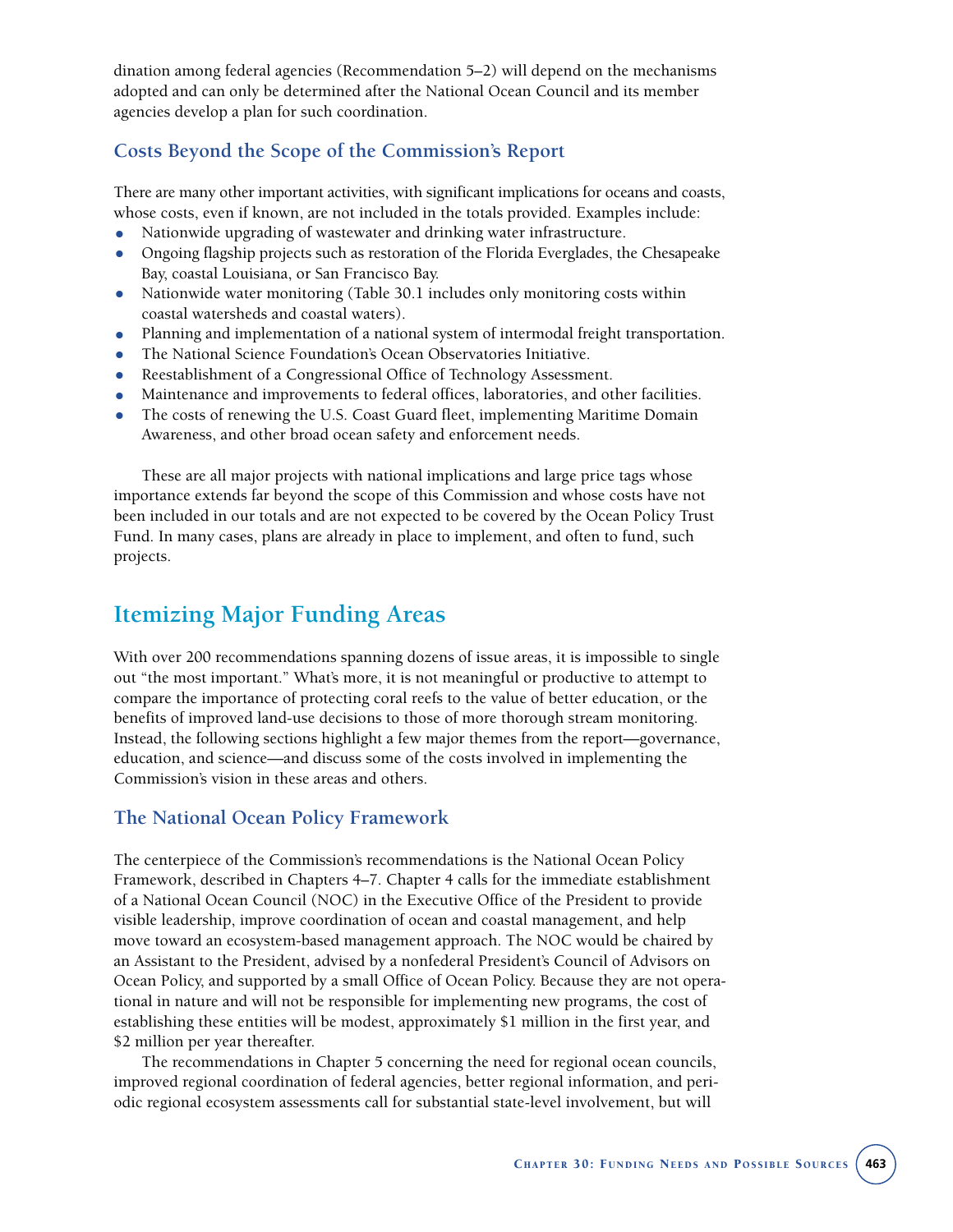also require federal support to become a reality. The costs to the federal government are estimated at nearly \$13 million in the first year, with eventual ongoing annual costs of approximately \$49 million. As the concept of regional ocean councils takes hold across the country, and regional information needs become better articulated, these costs may well increase. The additional funds needed by coastal states to participate in regional activities will be provided in part by the proposed Ocean Policy Trust Fund, as discussed later in this chapter.

The offshore management regime called for in Chapter 6 requires only a modest level of staff support to coordinate the management of existing offshore activities and plan for new uses, totaling under \$2 million per year. (Additional costs associated with offshore renewable energy and non-mineral resources, both discussed in Chapter 24, total around \$9 million per year.) In addition, once the National Ocean Council, in consultation with state partners and stakeholders, has established a suitable process for the design of marine protected areas, their orderly implementation and ongoing evaluation will require additional federal support of some \$20 million per year.

The broad improvements to the federal agency structure called for in Chapter 7 carry no direct costs because it is expected that the savings realized through improved coordination and efficiency will offset any expenses associated with restructuring.

#### **Ocean Education**

High quality, lifelong education about the oceans is essential for improving science literacy and instilling a widespread sense of stewardship for the marine environment. A number of concrete steps to achieve these goals are recommended in Chapter 8. Total first year startup costs in the area of ocean education are estimated at approximately \$25 million, with investments of around \$136 million per year in later years. This includes support for efforts in kindergarten through  $12<sup>th</sup>$  grade, expansion of the Centers for Ocean Sciences Education Excellence, creation of a national ocean education coordinating office, grants and fellowships for undergraduate and graduate students in ocean-related fields, informal community outreach, and much more. It also includes \$4 million per year in new spending to increase diversity in the ocean community, an important investment priority.

Again it is important to note that the costs in Table 30.1 are for additional *federal* efforts to promote lifelong ocean education. However, state and local decision makers play central roles in providing and improving education and will require funds to support their own efforts in K–12, post-secondary, graduate and post-graduate education, as well as informal education and outreach efforts, to improve society's understanding and appreciation of the nation's oceans and coasts. Support for coastal states to improve their ocean education efforts will be covered by funds provided under the proposed Ocean Policy Trust Fund.

#### **Ocean Science and Exploration**

Science and exploration are closely related endeavors. Explorers discover the new places, species, and phenomena that other scientists then study and explain. Many experts have pointed out that we now know more about the surface of the moon—and increasingly the surface of Mars—than we do about the bottom of the ocean, despite the huge potential for answering fundamental questions about our planet and discovering new forms of life right here at home. The gradual shrinking of ocean science funding, from 7 percent of the federal research budget in the 1970s to less than 3.5 percent today, must be reversed to address the nation's need for better coastal and ocean information and to help managers make wellinformed decisions. The Commission recommends a doubling of the federal ocean and coastal research budget, from its current level of \$650 million per year to \$1.3 billion annu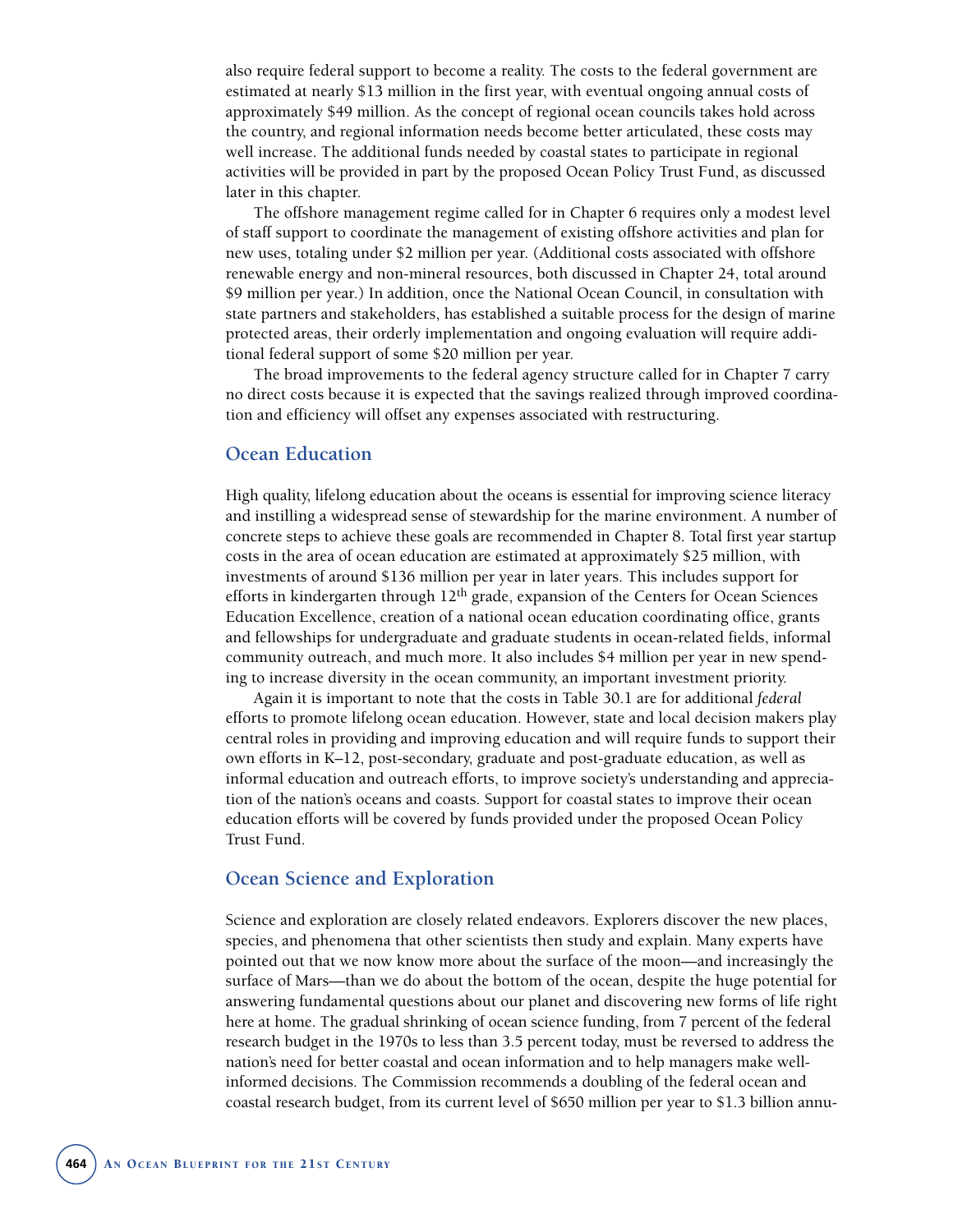ally over the next five years. Chapter 25 summarizes the many high-priority research areas that will benefit from this new investment. A healthy balance is needed between funding for basic and applied sciences, and between research in coastal areas and the open ocean.

To keep reaching out further into the ocean's unknown areas, scientific investments should be complemented with significant new investments in well-planned, technologically sophisticated ocean exploration expeditions. The cost for sparking a new era of ocean discovery—and reaping the tangible human benefits that will come from it—will be about \$30 million over current expenditures in the first year, rising to a sustained, but still modest level of \$110 million a year.

Science and exploration both depend on improved infrastructure and technology (facilities, sensors, hardware, and technical support) as discussed in Chapter 27, as well as better analysis, distribution, and archiving of the ever-increasing flow of new data, as discussed in Chapter 28. The total costs of improving ocean science-related infrastructure are estimated at \$192 million per year, while better data management will require ongoing annual investments of \$24 million. Some of the specific items to be included in the renewal of ocean-science related infrastructure are the University-National Oceanographic Laboratory System (UNOLS) fleet, a new ship for the Integrated Ocean Drilling Program, two refurbished Coast Guard icebreakers, two new fisheries research vessels, new deep submergence vehicles, and dedicated ocean exploration platforms.

#### **Monitoring, Observing, and Mapping**

The monitoring network called for in Chapter 15 covers much more than traditional water quality measurements. Many chapters recommend better monitoring, for example those addressing sediments (Chapter 12) and invasive species (Chapter 17). A wide range of variables should be measured as part of the national network to improve assessments, and provide accountability for management measures. First year monitoring efforts for coastal watersheds and waters will cost about \$10 million, with ongoing annual costs of approximately \$60 million.

Another important tool to achieve well-informed, science-based ocean and coastal management with an ecosystem focus is the national IOOS. A fully operating IOOS will provide critical information for: protecting human lives and property from marine hazards; improving ocean health; predicting global climate change; enhancing the nation's security; and providing for the protection, sustainable use, and enjoyment of ocean resources. Just as the nation and its citizens have come to rely on an extensive system of weather observations, routine ocean and coastal observations and forecasts will soon be viewed as a necessity as their value becomes evident. The direct benefits to industry, property, and human life alone easily justify the initial investment. The first year cost of implementing the IOOS is estimated at \$231 million, rising over a period of five years to an ongoing annual cost of \$753 million including satellite operations, data systems, and technology development.

Chapter 25 highlights the importance of accurate maps and charts as vital tools for coastal and ocean research, management, and economic activities. There is an immediate need to create a national base map that is seamless across the shoreline and can incorporate new geospatial data of all kinds as they are collected. The cost estimate of \$3 billion over the next fifteen years includes mapping the entire U.S. exclusive economic zone (bathymetry and backscatter), completing the backlog of National Oceanic and Atmospheric Administration hydrographic surveys to support navigational safety, and making all mapping and charting activities accessible through a Geographic Information System-based Web site.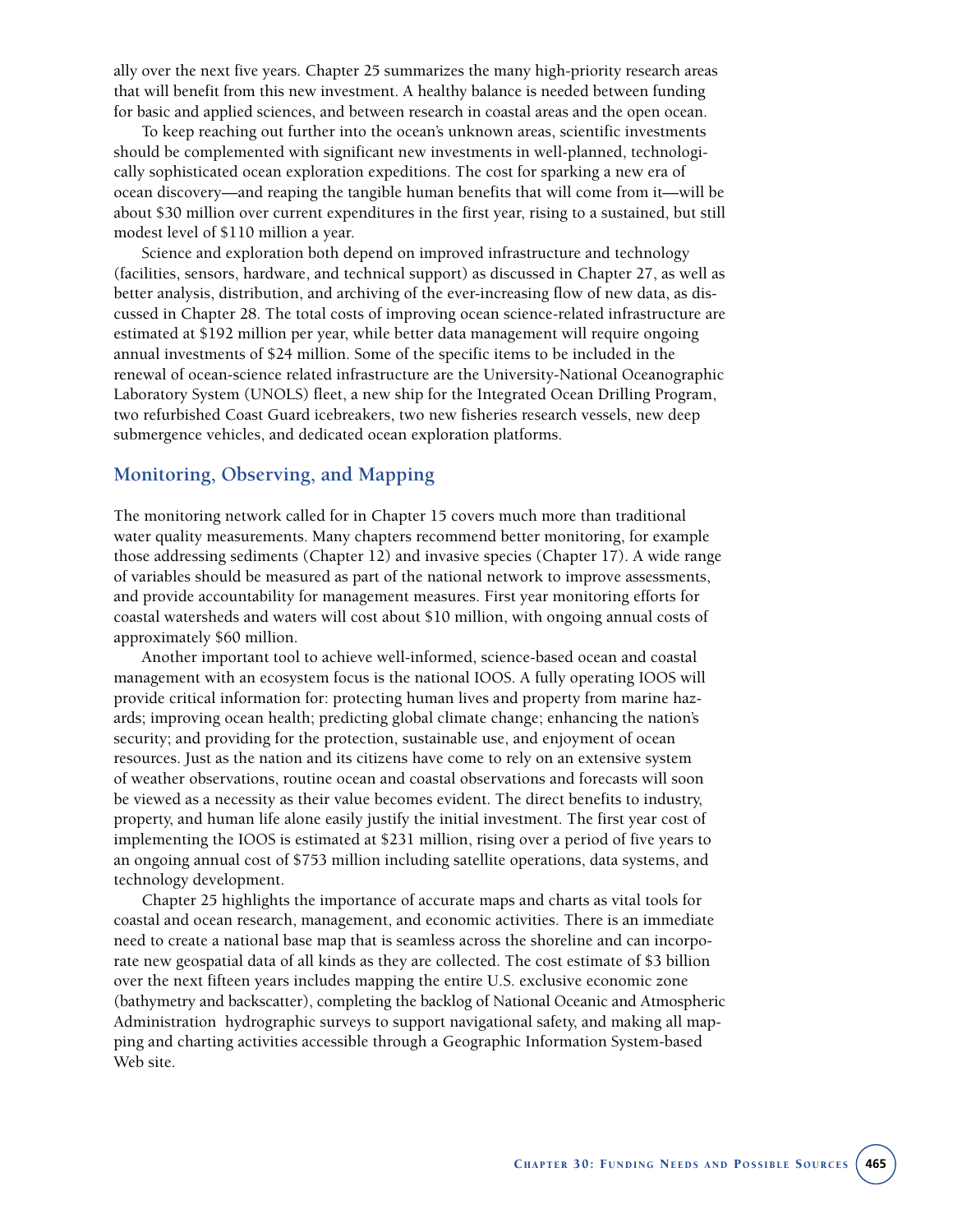#### **Other Ocean and Coastal Management Challenges**

In addition to the broad themes described above, the Commission has recommended a variety of specific actions to meet identified challenges. Recommendations include improving management of the nation's coasts and coastal watersheds through strengthening the Coastal Zone Management Act and enhancing our ability to manage on a watershed scale. Related recommendations are directed at other critical coastal issues, such as protecting people and property from natural hazards, managing the ebb and flow of sediments, and conserving and restoring valuable coastal habitats. To make meaningful improvements to coastal and watershed management, the additional costs are estimated at \$112 million in the first year, rising to \$313 million in later years.

Another topic addressed at length is the need to improve the quality of ocean and coastal waters. The Commission recommends a number of actions to address the variety of contaminants and foreign substances that are degrading ocean and coastal waters, whether physical, chemical, or biological, and whether from point, nonpoint, or airborne sources. The combined new costs for all recommendations related to improving the quality of ocean and coastal waters is estimated at \$85 million in year one and \$197 million in ongoing annual costs. This is one area where certain major costs are *not* included in our totals. An estimated \$600 billion in public and private investments will be needed over the next twenty years to maintain and renew the nation's entire water and sewer infrastructure—a prerequisite for improving water quality, but an activity that goes beyond the scope of this Commission.

The report also devotes considerable attention to improved management of living marine resources, including actions related to fishery management and marine aquaculture, protecting marine mammals and endangered species, and sustaining valuable coral communities. Many improvements can be made at minimal or no cost as they primarily involve better decision making and governance. A number of recommendations call for additional research to understand these intricate ecosystems; such needs are included under the overall doubling of ocean research funding called for in Recommendation 25–1. Remaining recommendations for living marine resource management require new investments of approximately \$146 million per year.

In the international arena, most recommendations and associated costs are addressed in the corresponding subject area chapters (for example, international fisheries, aquaculture, or coral reef protection). However, the recommendations for overarching improvements in this nation's approach to international ocean issues, outlined in Chapter 29, will cost approximately \$8 million per year.

#### **Recognizing the Important Roles of Nonfederal Authorities**

Due to the nature, composition, and mandate of this Commission, the report's recommendations focus primarily on changes needed at the federal level. But the role of states, territories, tribes, and local governments is central to every topic in this report. In particular, they have a critically important role to play in the new National Ocean Policy Framework. Governments at these levels exercise authority over land and water use within their borders, including state waters and submerged lands. In addition, Congress has assigned additional responsibilities to many of these entities through a variety of programs that have been created over the years. Because of their critical roles, it is imperative that the federal government work with states, territories, tribes, and local governments as partners in successfully executing a comprehensive national ocean policy.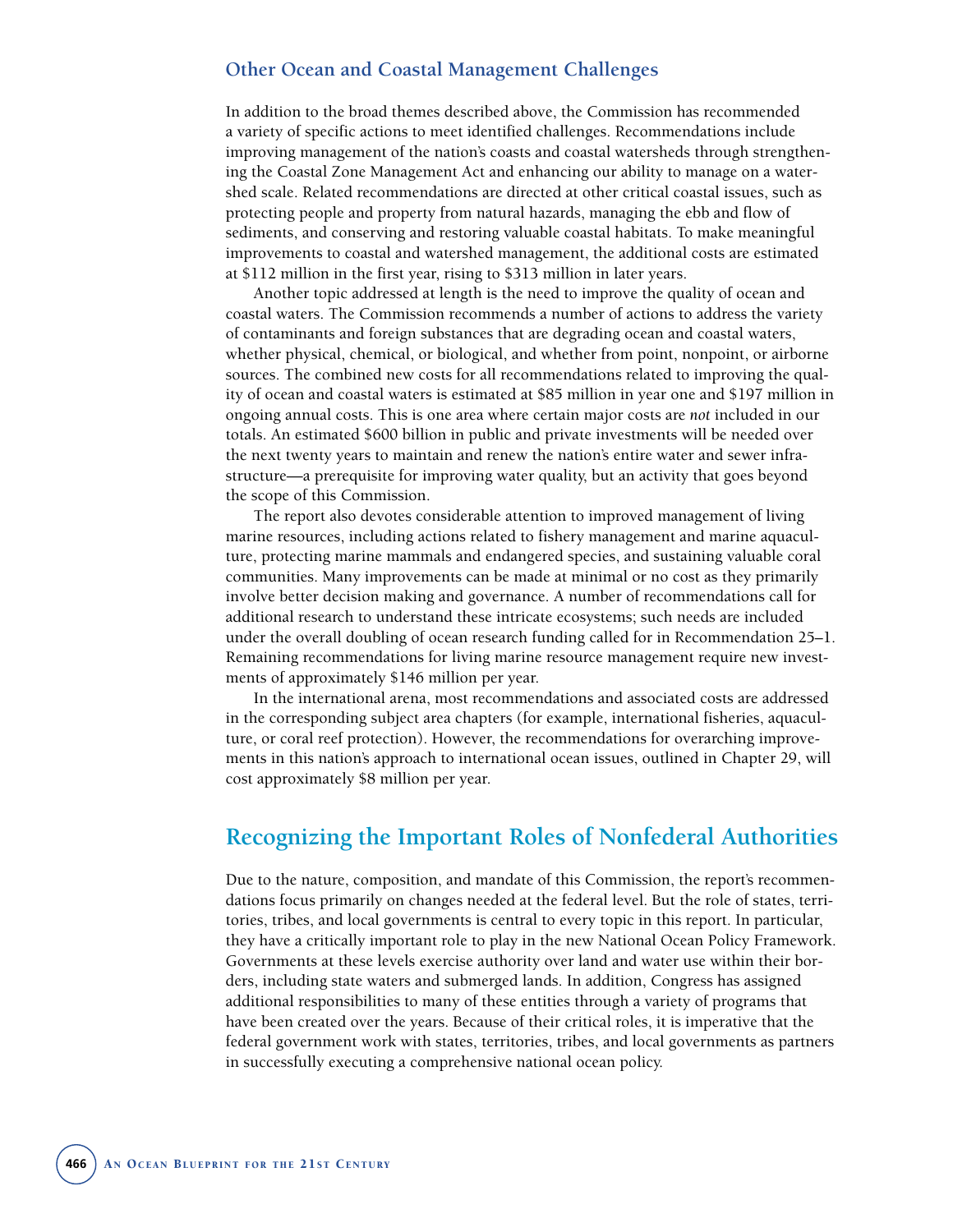Under the new ocean policy framework, states and other nonfederal authorities will have particularly important functions to carry out in areas such as the following:

- Coordination through regional ocean councils and regional ocean information programs.<br>• Ocean-related education
- Ocean-related education.
- Coastal and watershed management, including clean beaches, sustainable growth, recreation and tourism, and economic development.
- Natural hazards planning and mitigation.
- Habitat conservation and restoration.
- Port and waterway management.
- Water quality and wastewater treatment.
- Reductions in invasive species and marine debris.
- Fishery management and aquaculture.
- Protection of endangered species.
- Science, observing, and mapping.

Although the specific costs to states and other nonfederal actors of carrying out their responsibilities in these areas have not been calculated, the Commission recognizes that they are real, large, and growing. The Commission is also well aware that some existing ocean and coastal programs have not been adequately funded and that additional responsibilities will require additional revenues. The states simply cannot take on further unfunded mandates as a result of the implementation of a comprehensive ocean policy. To achieve the best results for the nation, the federal government will need to provide additional financial assistance. The Commission recommends that \$1 billion per year in federal funds—in addition to any existing federal financial assistance—be distributed to coastal states for these purposes. These funds will flow from a new Ocean Policy Trust Fund.

## **Dedicating Revenue from Ocean Uses for Improved Ocean Management**

#### **Existing and Emerging Uses**

Various parts of this report discuss federal revenues that are, or may be, generated from offshore activities. Chapter 6 introduces the concept of resource rents, the economic value derived from the use or development of a natural resource. It recommends that the use of a publicly-owned resource by the private sector be contingent on providing a reasonable return of some portion of the revenues to taxpayers. For example, the proposal in Chapter 22 for a new marine aquaculture management framework includes a recommendation for a revenue collection process that recognizes the public interest in the ocean areas and resources used for aquaculture operations in federal waters. Chapter 23 recommends a similar process for bioprospecting.

Chapter 24, on nonliving resources in federal waters, discusses the substantial revenues already flowing into land conservation and historic preservation funds and the U.S. Treasury from outer Continental Shelf (OCS) oil and gas development. It then points out the economic inequities between the treatment of onshore and offshore federal land leasing and development. Recommendation 24–1 suggests that a greater share of the revenues received from the extraction of OCS oil and gas resources should be granted to coastal states for the conservation and sustainable development of renewable ocean and coastal resources. OCS oil and gas producing states would receive a larger portion of such revenues to address the impacts in their states from the activity in adjacent federal offshore areas.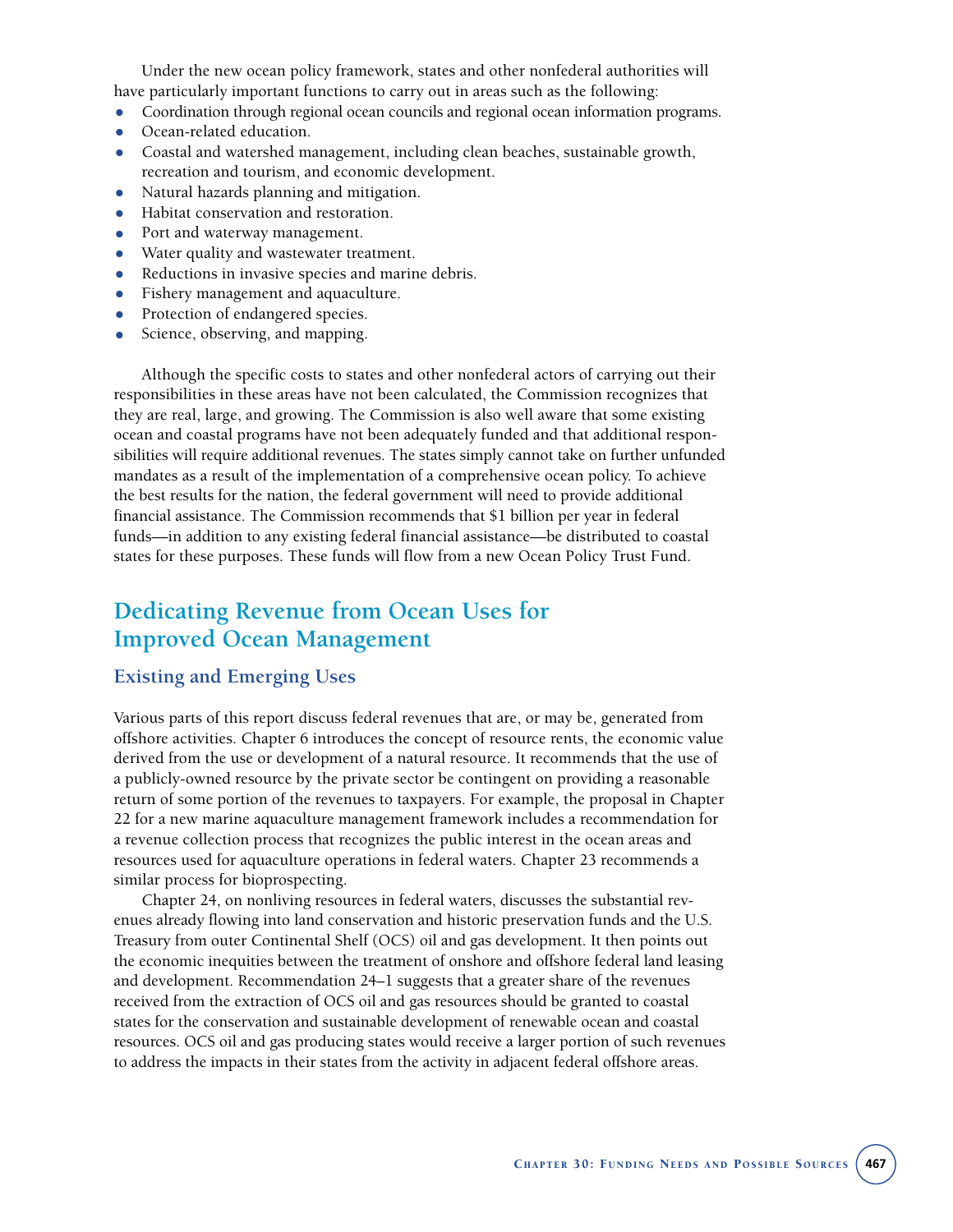Chapter 24 also addresses the potential emergence of offshore renewable energy resources, including the growing interest in offshore wind farms, and wave and ocean thermal gradient energy conversion. As recommended in Chapter 6, these emerging activities will require a comprehensive management regime that ensures a fair return to the public for the use of marine resources.

#### **Revenues for Ocean and Coastal Management: The Ocean Policy Trust Fund**

The nexus between activities in federal waters and the programmatic, regulatory, and management responsibilities they engender is clear. The actions recommended in this report are all linked in some way to our use of the ocean. The critical nature of ocean assets, and the challenges faced in managing them, justify the establishment of an Ocean Policy Trust Fund in the U.S. Treasury to assist federal agencies and coastal states in carrying out the comprehensive ocean policy recommended by this Commission.

The Trust Fund would be composed of returns from commercial uses of offshore resources, including OCS oil and gas revenues not currently committed to other programs, and any future revenues from allowed uses of federal waters. The Land and Water Conservation Fund, the National Historic Preservation Fund, and the OCS oil and gas revenues currently allocated to coastal states from the ocean areas that lie 3 nautical miles seaward of state waters would not be affected. Only after the revenues for those programs were provided in accordance with law, would any remaining OCS monies be deposited in the Trust Fund.

As a practical matter, now and for the foreseeable future, all the revenues flowing into the Trust Fund would come from OCS oil and gas revenues, virtually all of which are derived from activities in the central and western Gulf of Mexico. The drilling in the Gulf is an ongoing activity and an important contributor to our domestic supply of energy. The revenues coming from the Gulf that are not allocated to other purposes are currently credited to miscellaneous receipts of the Treasury. They are either used for other governmental activities or are counted against the deficit. The Commission has determined that funds generated from activities in offshore waters are an appropriate and important source of revenues to dedicate to a new and comprehensive national ocean policy.

As discussed in Chapter 24, approximately \$5 billion is generated annually from the various forms of OCS oil and gas revenues. Protecting the three programs noted above would remove about \$1 billion. Thus, some \$4 billion a year of oil and gas money remains available for the Ocean Policy Trust Fund under current projections, enough to fund the full cost of implementing the Commission's recommendations. While it would be purely speculative to estimate the amount and timing of revenues that might be produced by newer uses in federal waters, such resource revenues should also be deposited in the Trust Fund as they begin to flow.

#### **Recommendation 30–1**

Congress should establish an Ocean Policy Trust Fund in the U.S. Treasury, composed of unallocated federal revenues from outer Continental Shelf (OCS) oil and gas activities, plus revenues from any new activities approved in federal waters, to support the nation's new coordinated and comprehensive national ocean policy. Trust Fund monies should be disbursed to coastal states, other appropriate coastal authorities, and federal agencies to support improved ocean and coastal management, based on an allocation determined by Congress with input from the National Ocean Council. The Trust Fund should be used to supplement not replace—existing appropriations for ocean and coastal programs.

The Ocean Policy Trust Fund should be distributed as follows:

• \$500 million in the first year, increasing to \$1.0 billion in the third and subsequent years, among all coastal and Great Lakes states, territories, and federally-recognized tribes with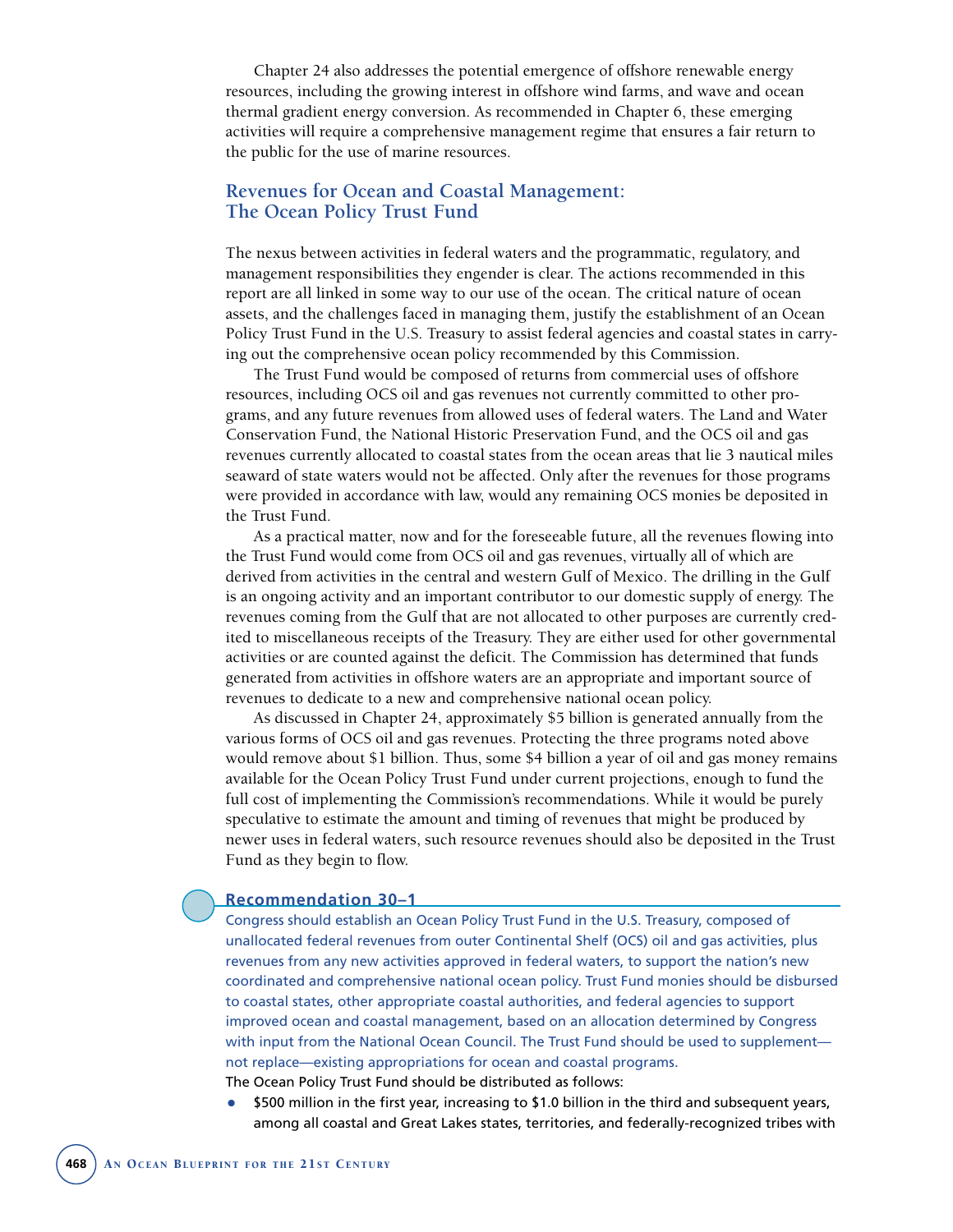coastal resource treaty rights. A larger share should go to OCS producing states to address offshore energy impacts. The funds should be used for the conservation and sustainable development of renewable ocean and coastal resources, including any new responsibilities that arise as a result of Commission recommendations and the expansion of programs and activities that are currently underfunded.

• the remainder of the funds to federal agencies to address the new or expanded activities assigned to them as a result of Commission recommendations.

The sole intent of the Trust Fund is to ensure a dedicated source of funding for improved ocean and coastal management, including the sustainability of renewable resources. It is not intended to either promote or discourage offshore uses authorized under existing laws, and the Fund itself would not drive activities in offshore waters. Rather, all proposed actions would be evaluated under established statutes and governance structures, including the NEPA process. Chapter 6 recommends an offshore management regime in which all activities in federal waters are better coordinated and are guided by principles including sustainability, stewardship, good science, ecosystem-based management, and preservation of marine biodiversity. Once an activity is deemed acceptable, the resulting resource rents due to the American taxpayer for the use of a public resource would be deposited into the Trust Fund to be devoted exclusively to ocean and coastal issues, as noted above.

The design and establishment of the Trust Fund are within the jurisdiction of Congress. Thus, Congress will need to determine how the Fund will be set up, the process and criteria for the distribution of the monies, the formula or method for allocating the funds among coastal states, the eligible uses of the funds, and appropriate connections to existing laws and authorities. The National Ocean Council and the nonfederal President's Council of Advisors on Ocean Policy will be in an excellent position to provide input on these questions.

### **Understanding the Changing Ocean and Coastal Budget**

The proliferation of ocean and coastal programs throughout the federal government over the last thirty years reflects a growing awareness of the importance of marine resources and processes to our economy and our lives. However, this growth has not been wellplanned or coordinated. In a world of limited resources and increasing demands, it is imperative that ocean programs be coordinated fiscally as well as operationally.

Congress recognized this need in the Oceans Act of 2000, directing the President to "transmit to the Congress biennially a report that includes a detailed listing of all existing Federal programs related to ocean and coastal activities, including a description of each program, the current funding for the program, linkages to other federal programs, and a projection of the funding level for the program for each of the next five fiscal years beginning after the report is submitted." The first Federal Ocean and Coastal Activities report was released by the Office of Management and Budget (OMB) in March 2003.

The usefulness of OMB's report was limited because of inconsistent interpretations of the request for data by the various federal agencies, errors in some of the budget information, variations in the level of detail provided, and a questionable classification system for ocean and coastal functional categories. For example, the report did not summarize agency investments in coastal water quality or ocean-related education, making it impossible to track spending in these areas over time. Subsequent reviews of the OMB report by Congress's General Accounting Office and the Congressional Research Service corroborated these problems and highlighted the inherent difficulties in determining federal spending levels on ocean and coastal issues. $1,2$